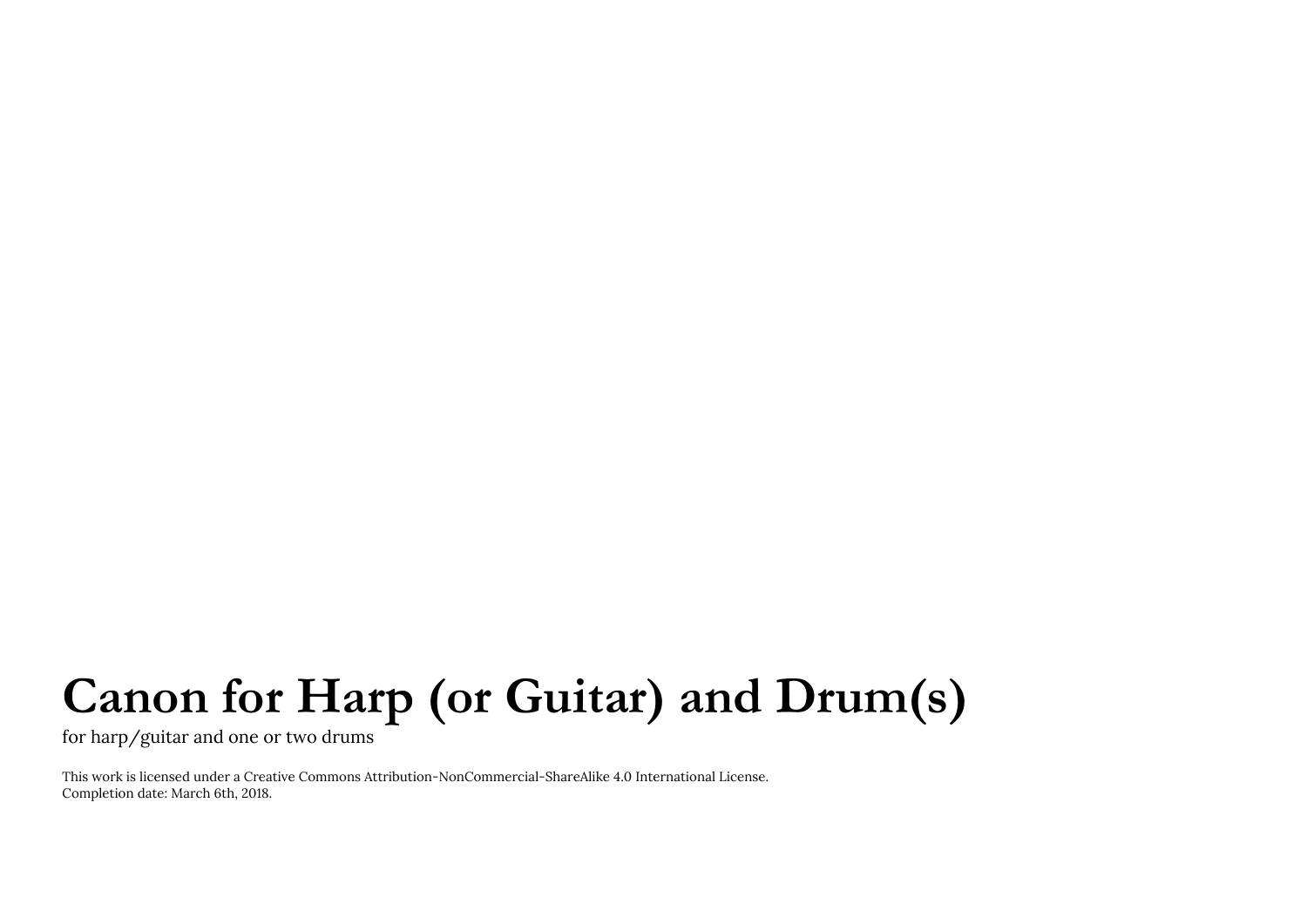Percussion: any instruments may be used as long as you have the ability to produce a low sound and a high sound (bottom and top lines, respectively) with slight variations (which can be used in any passages and are left entirely to your discretion). A pair of bongos, congas, etc., or a single djembe drum are some of the possible options. The single most important factor in your choice must be the balance between your instrument(s) and the melodic instrument; the music must be heard as counterpoint between two equally important parts.

Guitar version: the melodic part is read as normal guitar notation, that is to say, the music sounds an octave lower than is written. Tied notes in many cases serve only to indicate the desired amount of sound during a passage. Ignore them if it serves your purpose better, and feel free to add more if you think a passage needs it. Repeated notes may or may not be executed on different strings, depending on the situation. Ad lib amplification may be used if necessary.

Harp version: most of the notes may be allowed to fade out naturally, but feel free to stop the sound whenever you feel like it, and refer to the above to understand the tied notes.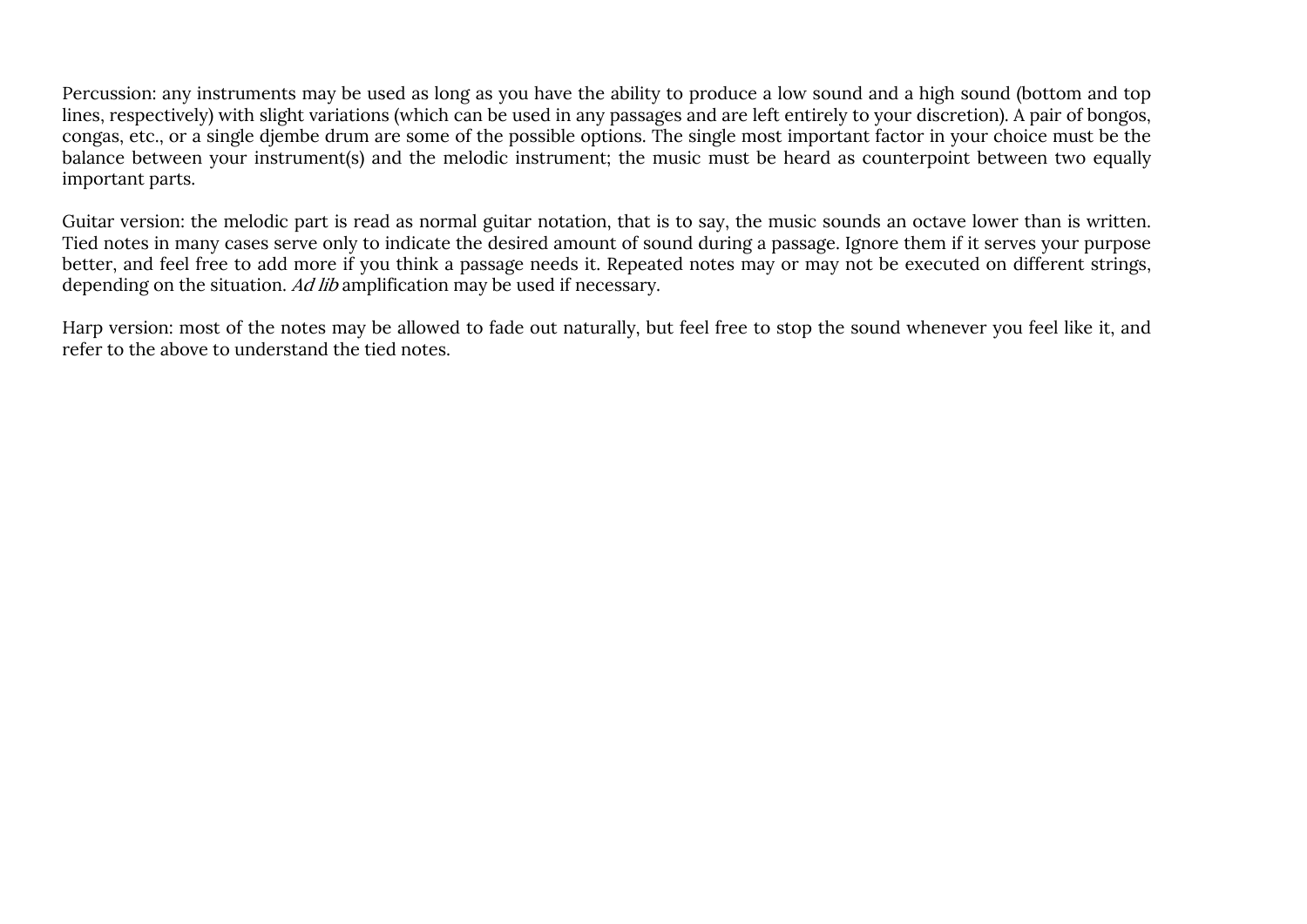





Canon for Harp (or Guitar) and Drum(s)



Jashiin